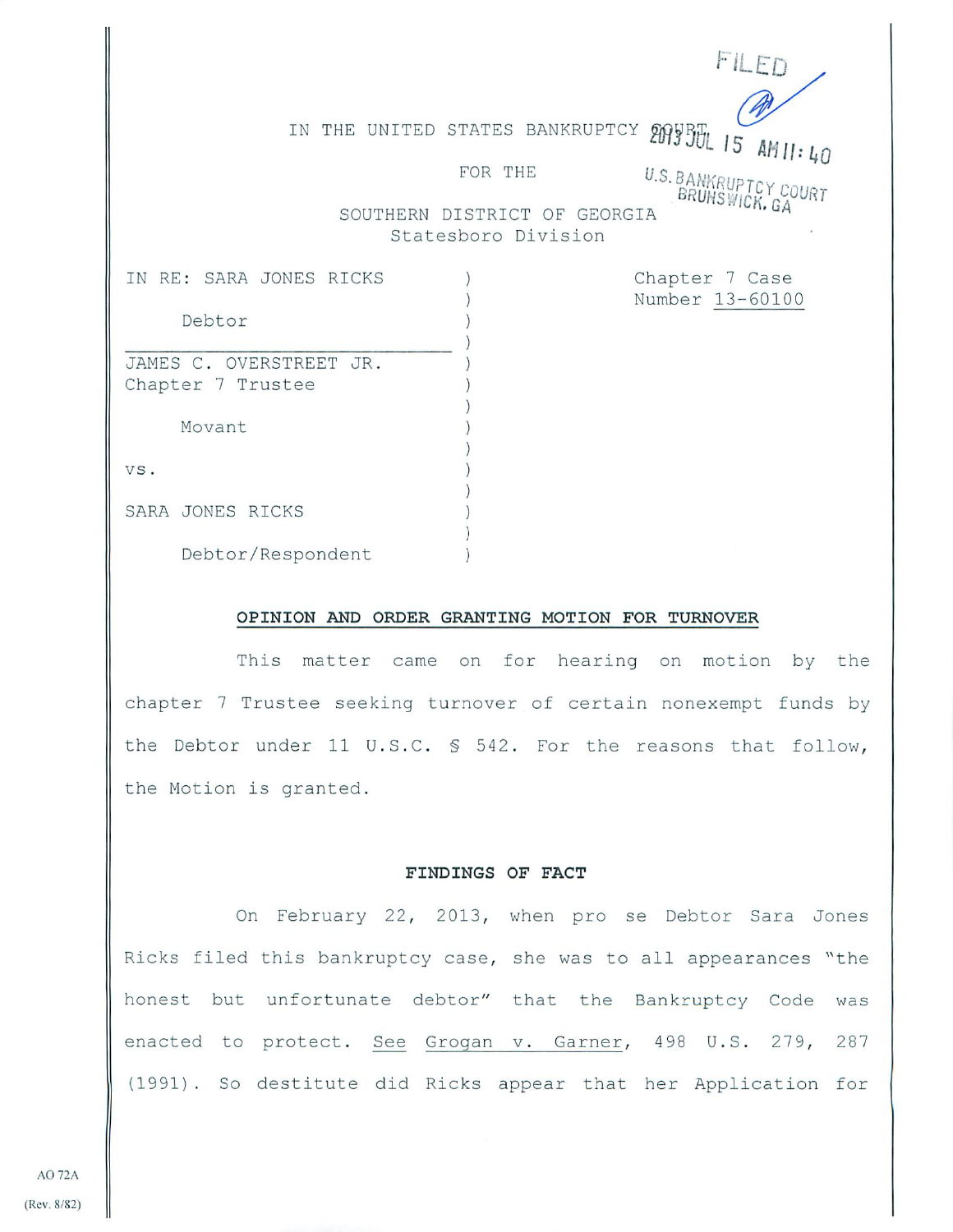Waiver of the Chapter 7 Filing Fee was granted without hearing. (ECF No.  $13.$ )<sup>1</sup>

In fact, however, Ricks was far from destitute. Ricks had a total of \$9,095.57 in cash and in the bank on the date of the filing of this case and had just withdrawn \$8854 from her checking account in a cluster of ATM transactions and checks written to cash over the four days preceding and including the date of the filing. After applying the \$300 exemption that Ricks claimed in her checking account (Am. Sch. C, ECF No. 2 at 5) , what remains is  $$8,795.57$  in nonexempt funds. <sup>2</sup>

# I. Ricks Concealed Nonexempt Funds by Lying on Her Bankruptcy Schedule <sup>B</sup> and on Her Statement of Financial Affairs.

The Trustee's first knowledge of the possible existence of nonexempt funds was on April 2, 2013, when Ricks testified at the first 341 meeting that she had received an income tax refund of approximately \$6000. (Mot. for Turnover Hr'g Tr. 9:7-18, June 10, 2013.) Ricks had not disclosed any such refund on her Schedule B. (ECF No. 1 at 11.)

Ricks later provided the Trustee with her tax return, bank statements, and copies of canceled checks that, together

 $1$  The Order granting the Application is vacated by separate order entered in tandem with this Opinion and Order Granting Motion for Turnover.

The Trustee has not objected to the claimed exemption of \$300, notwithstanding that the value of the checking account as shown on Amended Schedule C is \$241.57.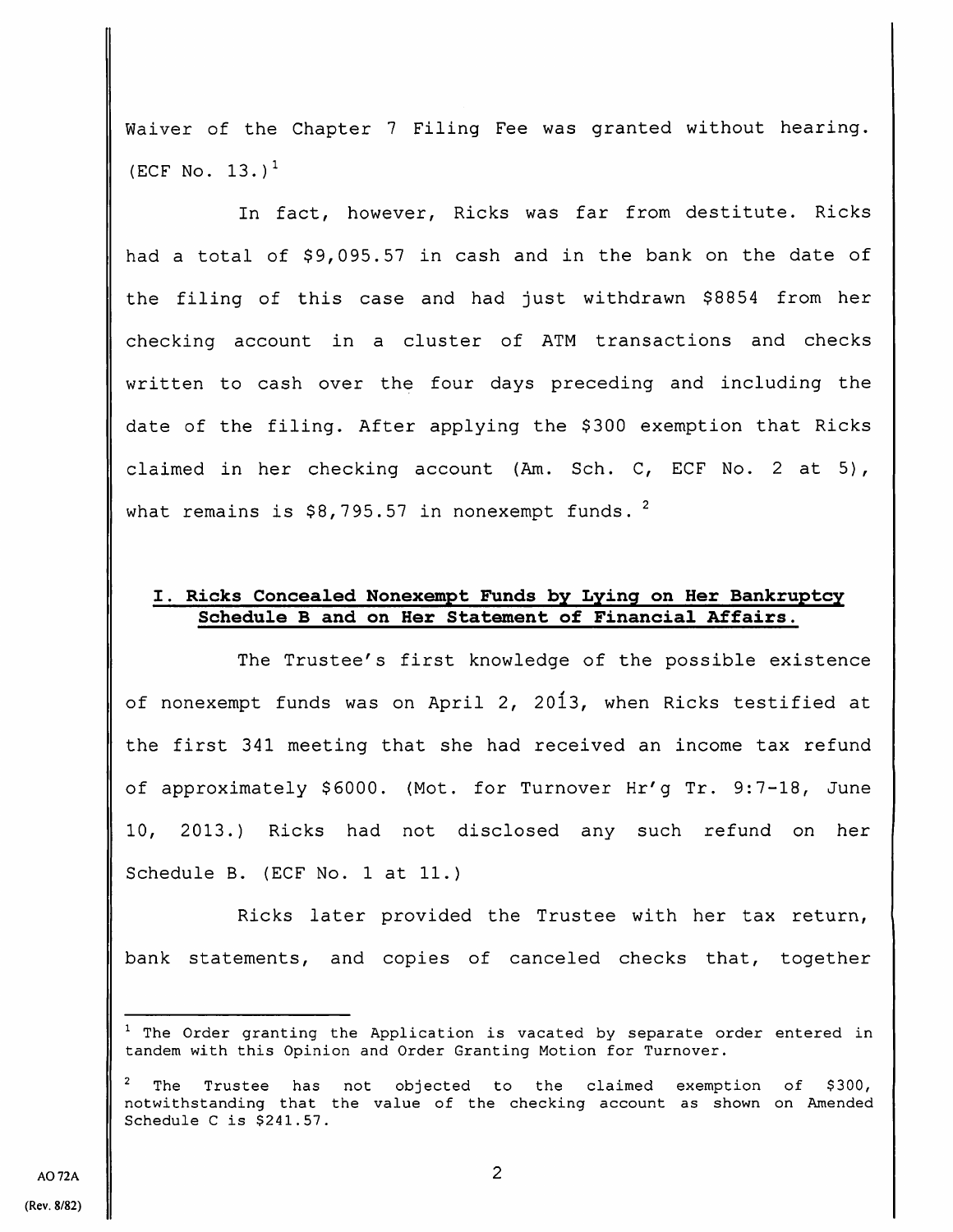with her testimony as discussed below, show that on the date she filed this case, Ricks possessed the nonexempt funds that the Trustee now seeks. But it was her admissions at hearing on the Motion that establish that Ricks lied on her Schedule B, both as initially filed and as later amended, and on her Statement of Financial Affairs as part of her effort to conceal the existence of the funds:

- In addition to the checking account that she disclosed, Ricks had a savings account that she did not disclose. (Hr'g Tr. 17:16-20.)
- Within the month before she filed her case, Ricks received an income tax refund of \$6500 (id. at 10:16- 11:2) that she did not disclose.
- During the 90 days before she filed her case, Ricks made regular payments of several hundred dollars on credit card debt to an Atlanta law firm (id. at 16:17-17:1) that she did not disclose.
- Within the 90 days before she filed her case, Ricks gifted her mother with approximately \$1000 (id. at 16:8-

16) that she did not disclose.

Ricks acknowledged that she signed her bankruptcy documents under penalty of perjury. (Id. at 8:14-9:6.)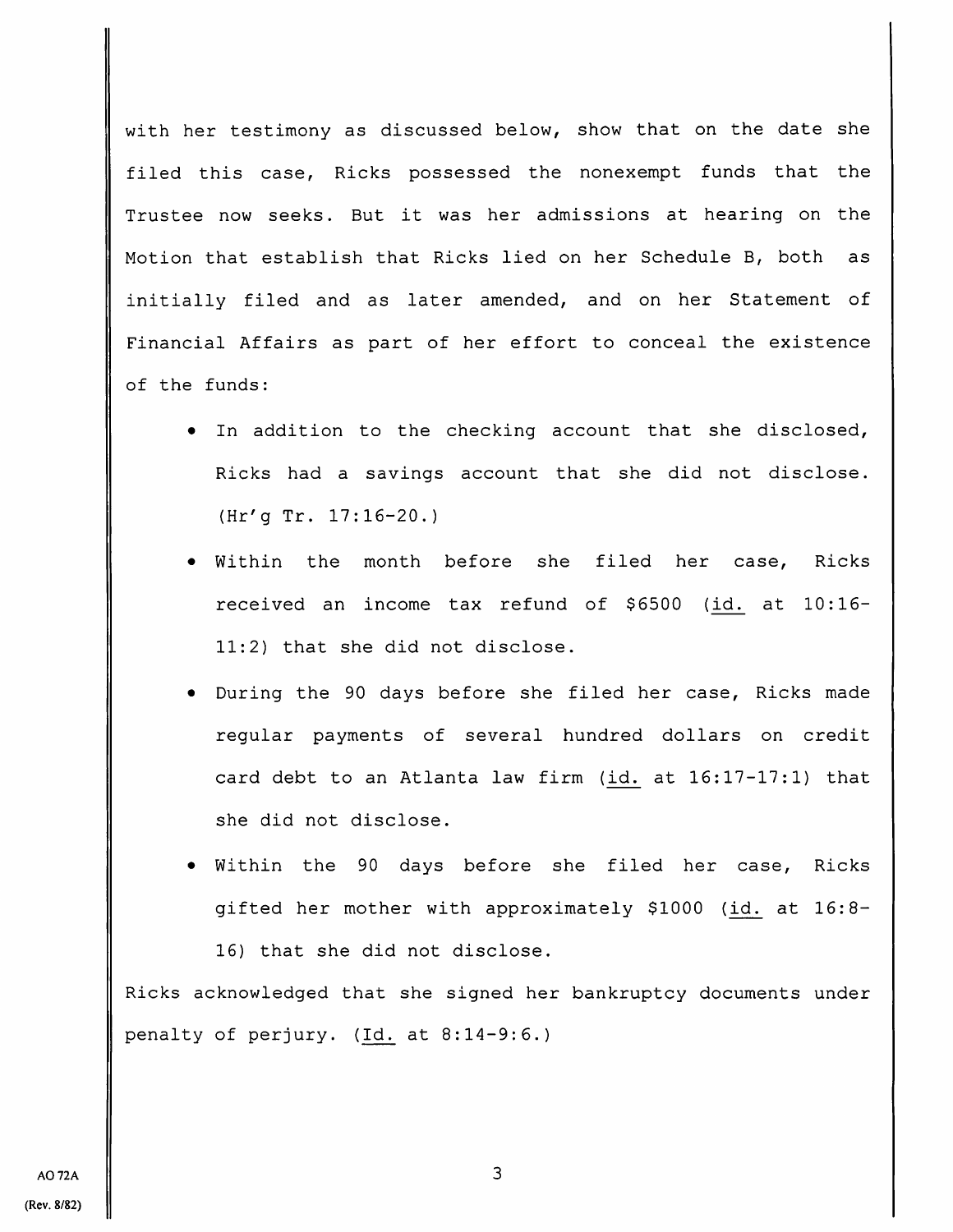#### II. Ricks Possesses as Much as \$8,795.57 in Nonexempt Cash.

In her response to the Motion, Ricks said the \$9,931.48 she had in her checking account "at some time prior to the filing of the petition" comprised proceeds of a student loan and what remained of her income tax refund. (Ex. T-5 \ \ 2, ECF No. 31.) She also said there was no money left to turn over (id.  $\text{\texttt{I}}$  3), that she had spent it all "on school related expenses" and on "the daily maintenance of [herself] and her children" (id.  $\text{\textsterling}$  2).

Ricks offered the same defense at hearing, testifying that on the date she filed her case, she had no cash at all and only \$241.57 in her checking account (Hr'g Tr. 17:2-15), as shown on her Amended Schedule B.

I don't believe Ricks's testimony. The weight of the Trustee's evidence and Ricks's demeanor on the witness stand convince me that not only did Ricks have \$9,095.57 on the date of the filing of this case but also that she is currently holding at least some, if not all, of the nonexempt \$8,795.57 as cash.

# A. Cash Withdrawals Strongly Imply that Ricks Did Not Spend the Money Before Filing.

Ricks's bank statement shows that on February 15, 2013 exactly one week before she filed this case—Ricks had a balance of \$9,931.48 in her checking account. (Ex. T-3 at 2.) The bank statement and canceled checks show \$8854 in cash withdrawals over the four days leading up to and including the date of filing:

4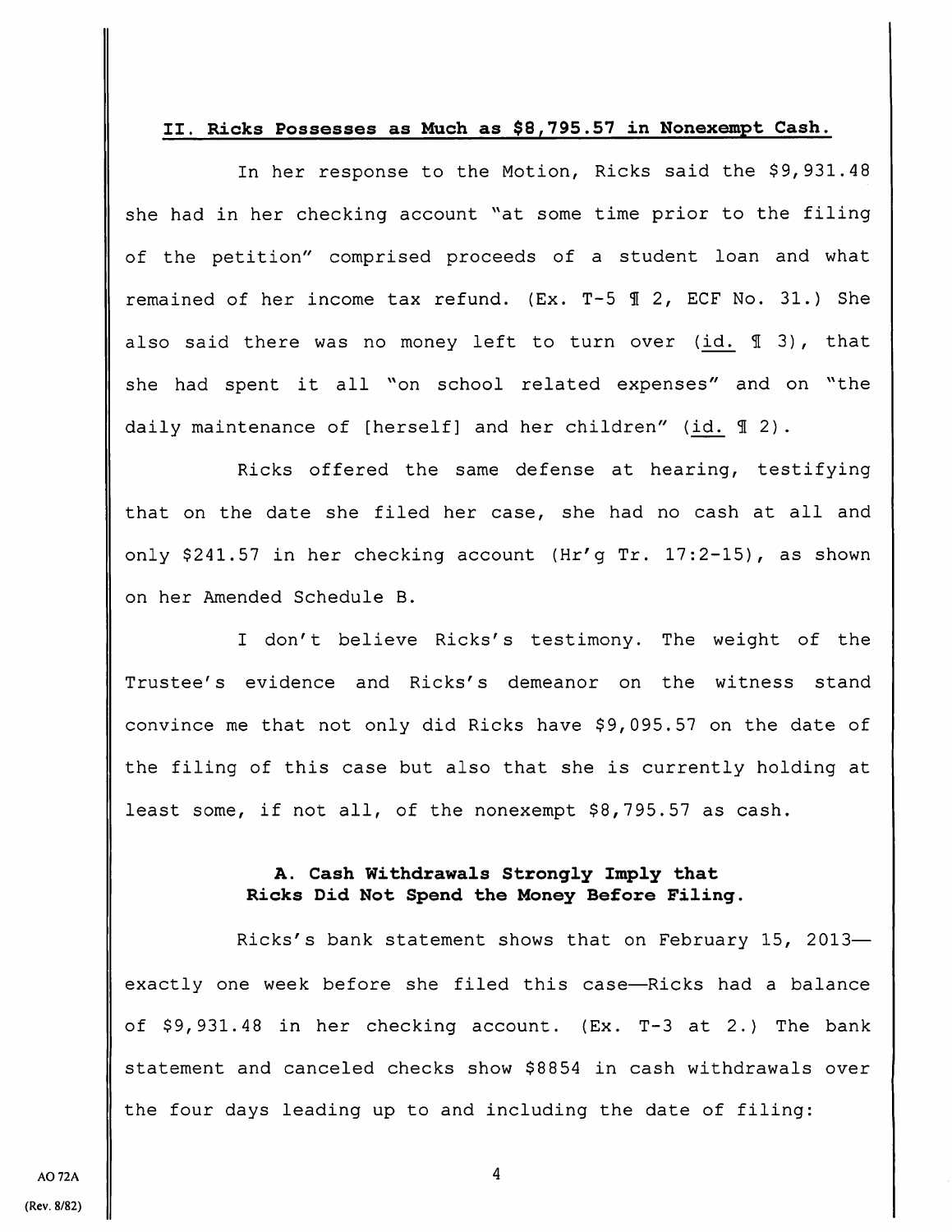- Two ATM withdrawals (\$82 and \$202) and one check written to cash (\$700) on February 19, 2013.
- One check written to cash (\$7600) on February 20, 2013.
- One ATM withdrawal (\$270) on February 22, 2013.

 $(Ex. T-3 at 2; Ex. T-4.)$ 

This cluster of cash withdrawals immediately preceding the filing and especially the check written to cash for \$7600 strongly imply that Ricks was not actually spending this money. Instead, she was emptying her bank account and hiding the cash in anticipation of filing this case.

## B. Her Evasive Testimony Strongly Implies that Ricks Is Still in Possession of the Money.

At the hearing, the Trustee examined Ricks about her testimony at the most recent 341 meeting concerning what she did with the roughly \$8800 cash she had the week before she filed this case. Ricks acknowledged her previous testimony that she spent approximately \$2000 on clothes and another \$2000 on groceries. (Hr'g Tr. 14:20-15:4.)

When the Trustee asked about the remaining \$4800, Ricks became evasive. She answered by repeatedly parroting that she spent the money on "food, shelter, and clothing":

Q. And the other \$4800, where did that go?

A. Like I told you in the [341] meeting, I spent it on food, shelter, and clothing and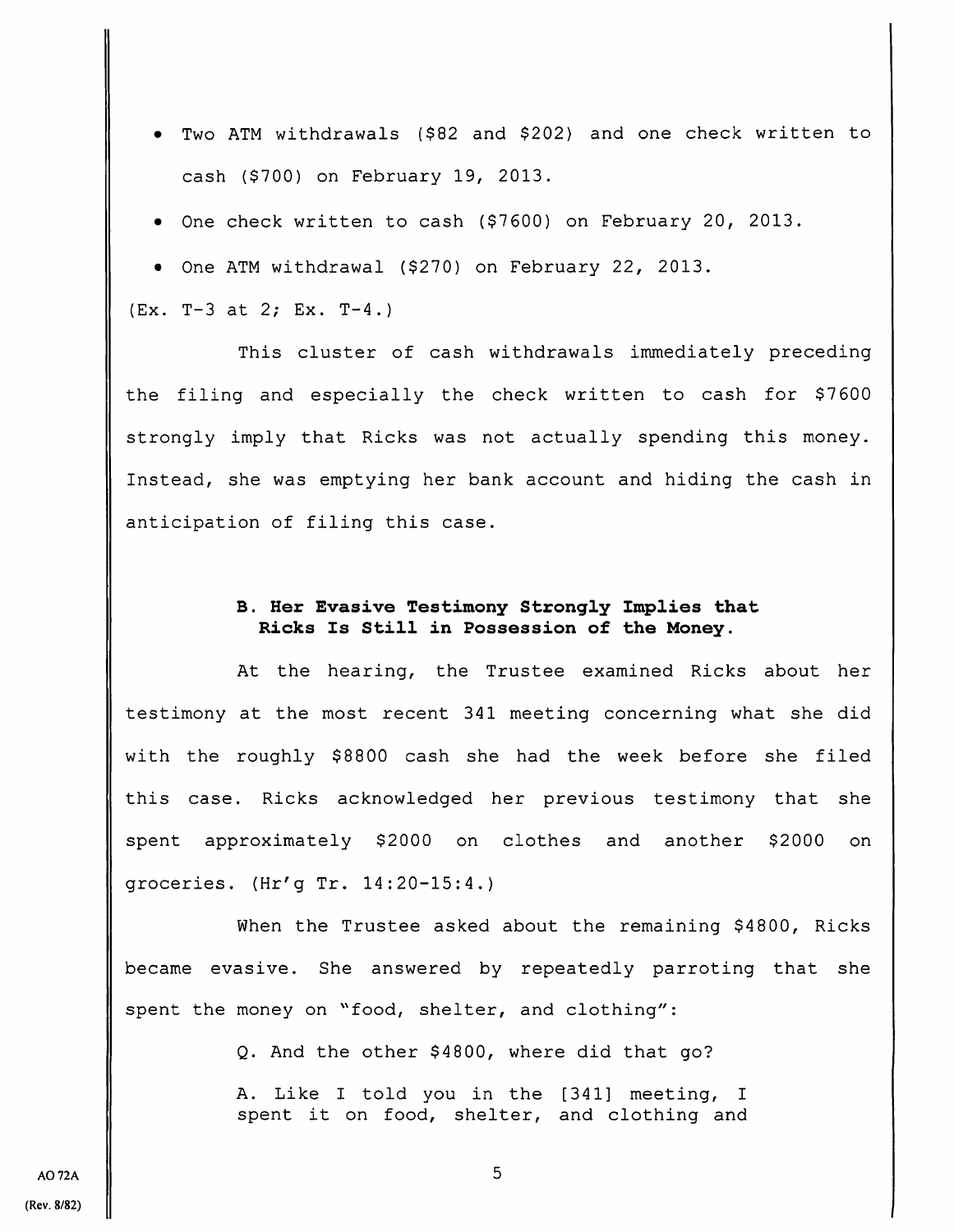bills because I paid my bills and tried to catch them up.  $\bullet$  . <br> <br> <br> <br> <br> <br> <br> <br> <br><br><br> <br><br> Q. What did you do with the \$8800 in cash that you had within a week prior to filing? A. I paid my bills and I provided food, shelter, and clothing for my kids and myself. Q. Specifically, what did you do with the \$8800? A. That is what I did with it. Q. What was the single largest transaction out of the \$8800? A. <sup>I</sup> am not sure. Q. Did you spend more than \$1000 at any one place? A. <sup>I</sup> am not sure. (Id. at 15:5-16:1.) It is not credible that Ricks spent roughly \$8800 in cash in four days and yet could not identify a single individual expenditure. It particularly is not credible that Ricks spent \$2000 on "groceries": Q. And you spent about \$2000 in groceries in the week before filing, is that right? A. Yes, I did buy groceries.

A0 72A (Rev. 8/82)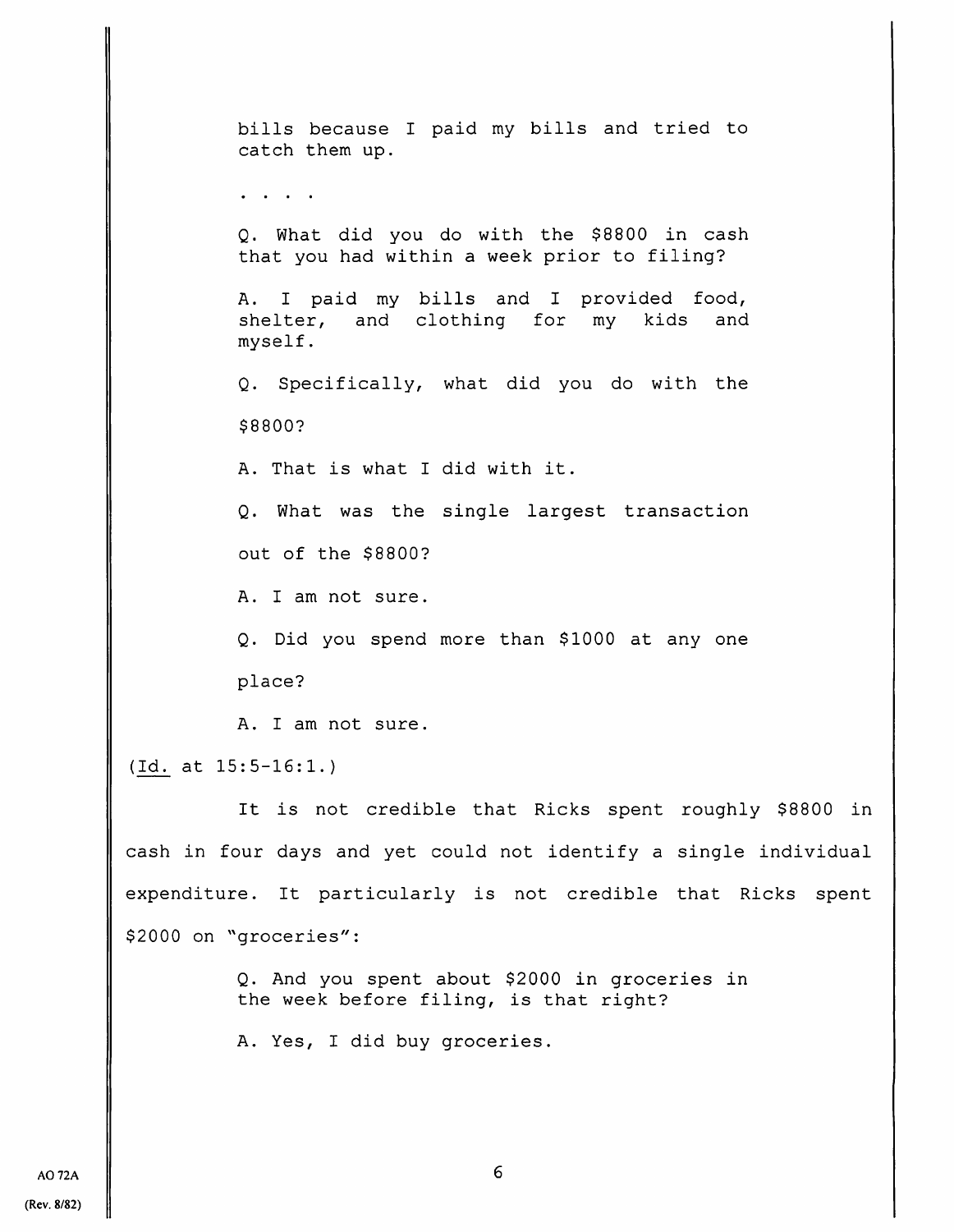Q. That didn't include eating out. That was just groceries?

A. Yes.

(Id. at 14:25-15:4.) I conclude that Ricks did not spend all the money before filing and indeed still has not spent it all.

#### CONCLUSIONS OF LAW

With some exceptions not relevant here, all legal or equitable interests of the debtor in property at the time of the filing of a bankruptcy case become property of the bankruptcy estate. 11 U.S.C. § 541(a) (1). The debtor may thereafter exempt certain property from the estate under § 522, which also allows states to opt out of the federal exemptions in favor of creating their own, 11 U.S.C. § 522(b). Georgia is among the states that have established their own lists of exemptions. See Ga. Code Ann.  $$44-13-100.$ 

Here, Ricks had a total of \$9,095.57 in cash and in her checking account on the date of the filing of this case. She claimed an exemption of \$300 in the money in her checking account under § 44-13-100(a)(6) of the Georgia Code. (Am. Sch. C, ECF No. 32 at 5.) Accordingly, \$8,795.57 remains in nonexempt funds.

An entity that during the case is in possession of property "that the trustee may use, sell, or lease . . . shall deliver to the trustee, and account for, such property or the

7